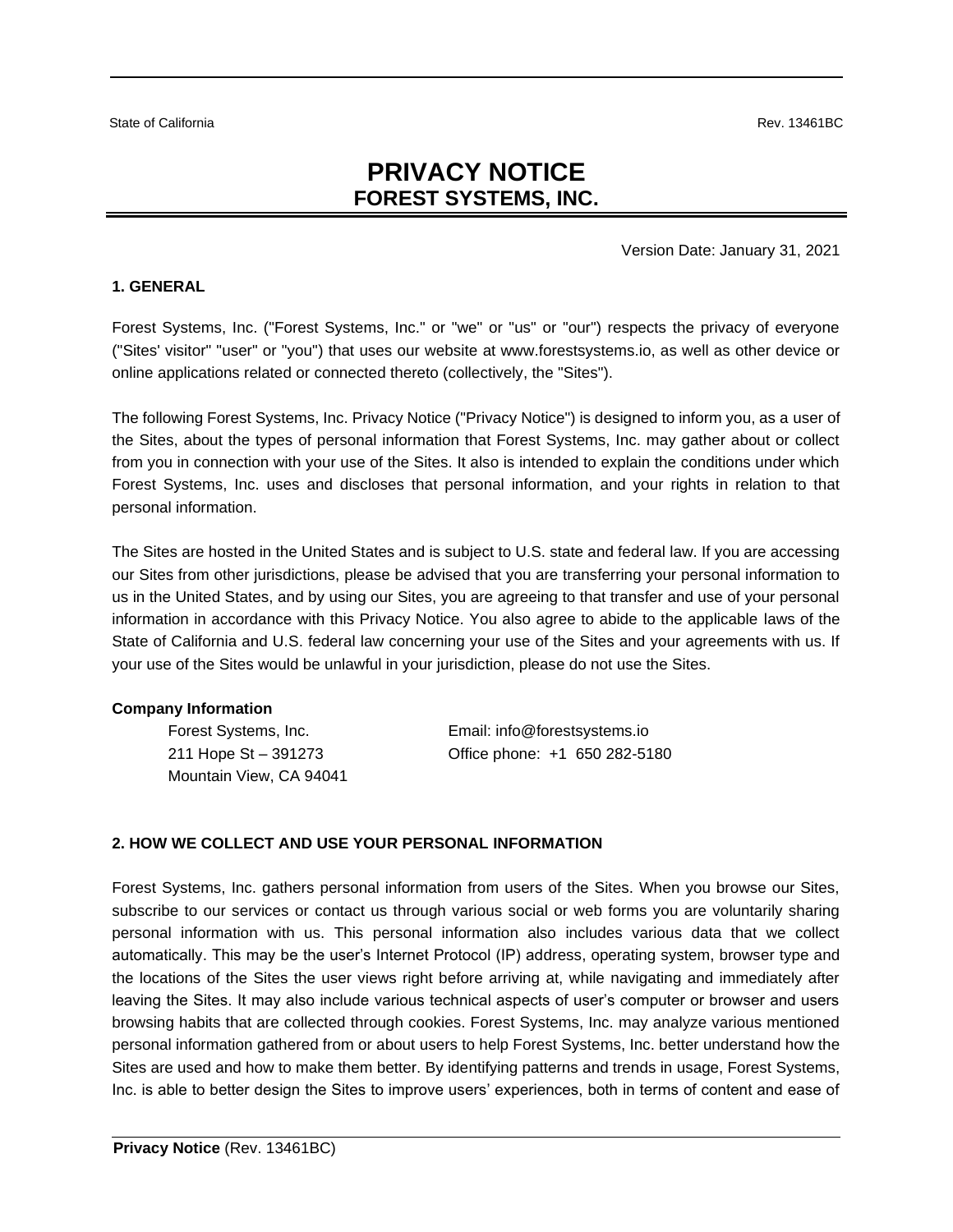use. From time to time, Forest Systems, Inc. may also release the anonymized information gathered from the users in the aggregate, such as by publishing a report on trends in the usage of the Sites.

When we believe disclosure is appropriate, we may disclose your information to help investigate, prevent or take other action regarding illegal activity, suspected fraud or other wrongdoing; to protect and defend the rights, property or safety of Forest Systems, Inc., our users, our employees or others; to comply with applicable law or cooperate with law enforcement; to enforce our Terms of Use or other agreements or policies, in response to a subpoena or similar investigative demand, a court order or a request for cooperation from a law enforcement or other government agency; to establish or exercise our legal rights; to defend against legal claims; or as otherwise required by law. In such cases, we may raise or waive any legal objection or right available to us. We will notify you if permitted before undertaking such disclosures.

Forest Systems, Inc. reserves the right to transfer all information in its possession to a successor organization in the event of a merger, acquisition, bankruptcy or other sale of all or a portion of Forest Systems, Inc.'s assets. Other than to the extent ordered by a bankruptcy or other court, the use and disclosure of all transferred information will be subject to this Privacy Notice, or to a new privacy notice if you are given notice of that new privacy notice and are given an opportunity to affirmatively opt-out of it.

### **3. DO WE USE COOKIES?**

A "Cookie" is a string of information which assigns you a unique identification that a website stores on a user's computer, and that the user's browser provides to the website each time the user submits a query to the website. We use cookies on the Sites to keep track of services you have used, to record registration information regarding your login name and password, to record your user preferences, to keep you logged into the Sites and to facilitate purchase procedures. Forest Systems, Inc. also uses Cookies to track the pages that users visit during each of the Sites' sessions, both to help Forest Systems, Inc. improve users' experiences and to help Forest Systems, Inc. understand how the Sites is being used. As with other personal information gathered from users of the Sites, Forest Systems, Inc. analyzes and discloses in aggregated form information gathered using Cookies, so as to help Forest Systems, Inc., its partners and others better understand how the Sites is being used. SITES' USERS WHO DO NOT WISH TO HAVE COOKIES PLACED ON THEIR COMPUTERS SHOULD SET THEIR BROWSERS TO REFUSE COOKIES BEFORE ACCESSING THE SITES, WITH THE UNDERSTANDING THAT CERTAIN FEATURES OF THE SITES MAY NOT FUNCTION PROPERLY WITHOUT THE AID OF COOKIES. SITES' USERS WHO REFUSE COOKIES ASSUME ALL RESPONSIBILITY FOR ANY RESULTING LOSS OF FUNCTIONALITY.

## **4. DO WE SHARE YOUR PERSONAL INFORMATION?**

### *General Provisions*

Forest Systems, Inc. contractually prohibits its contractors, affiliates, vendors and suppliers from disclosing any personal information received from Forest Systems, Inc., other than in accordance with this Privacy Notice. These third parties may include advertisers, providers of games, utilities, widgets and a variety of other third-party applications accessible through the Sites. Forest Systems, Inc. neither owns nor controls the third-party websites and applications accessible through the Sites. Thus, this Privacy Notice does not apply to personal information provided to or gathered by the third parties that operate them. Before visiting a third party, or using a third-party application, whether by means of a link on the Sites, directly through the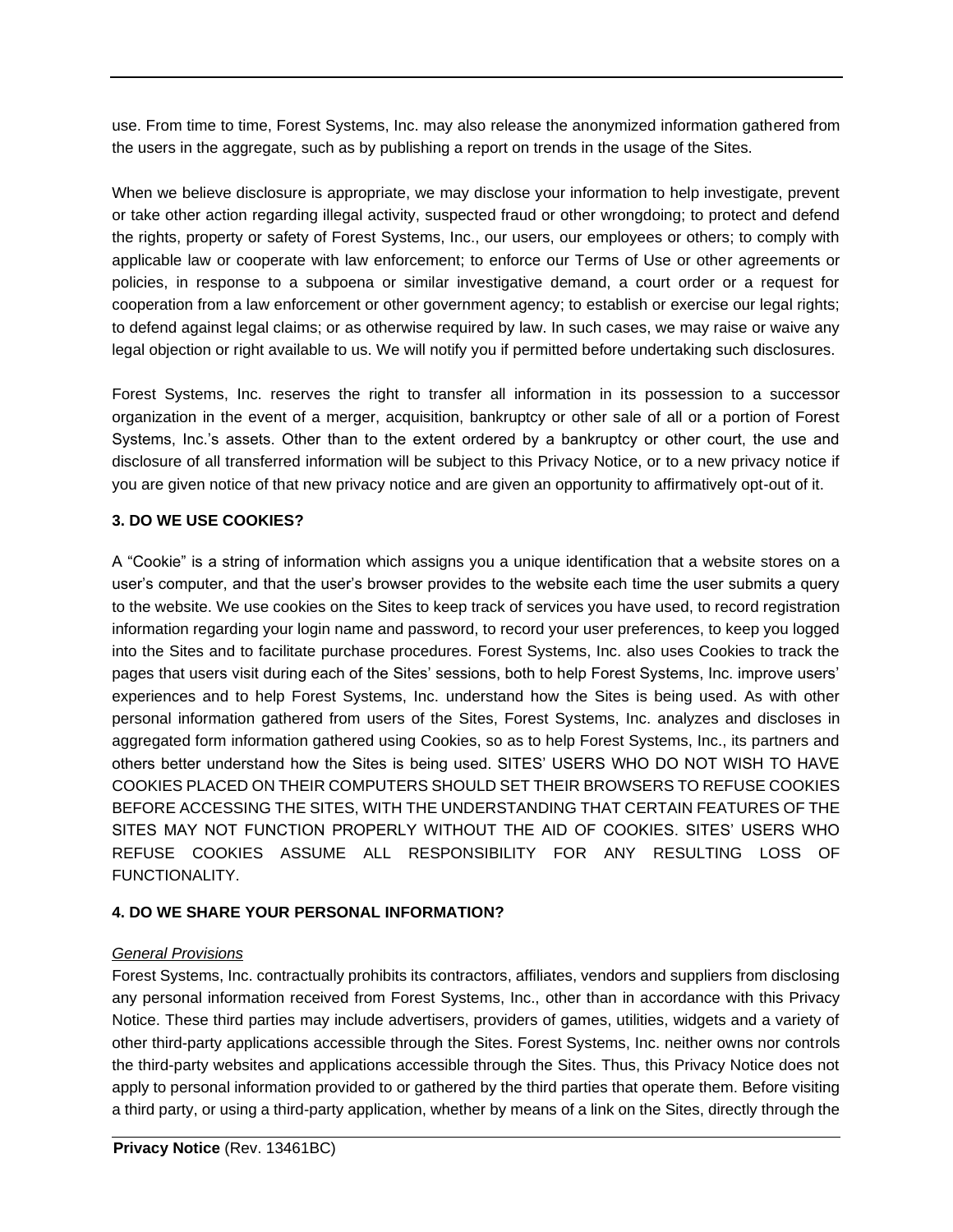Sites or otherwise, and before providing any personal information to any such third party, users should inform themselves of the privacy policies and practices (if any) of the third party responsible for those Sites or applications, and should take those steps necessary to, in those users' discretion, protect their privacy.

### *Third-Party Advertisers*

We may use third-party advertising companies to serve ads when you visit the Sites. These companies may use information about your visits to the Sites that are contained in Cookies in order to provide advertisements about goods and services of interest to you. Using a tool created by th[e Network Advertising](http://networkadvertising.org/)  [Initiative,](http://networkadvertising.org/) you can [opt out](http://networkadvertising.org/managing/opt_out.asp) of several third-party ad servers' and networks' Cookies simultaneously. If you would like more personal information about this practice and to know your choices about not having this personal information used by these companies, please follow the following links: [http://networkadvertising.org/managing/opt\\_out.asp,](http://networkadvertising.org/managing/opt_out.asp) [http://preferences-mgr.truste.com/,](http://preferences-mgr.truste.com/) or [http://www.aboutads.info/choices/.](http://www.aboutads.info/choices/)

### *Analytics*

We may use third-party vendors, including Google, who use first-party cookies (such as the Google Analytics cookie) and third-party cookies (such as the DoubleClick cookie) together to inform, optimize and serve ads based on your past activity on the Sites, including Google Analytics for Display Advertising. The personal information collected may be used to, among other things, analyze and track data, determine the popularity of certain content and better understand online activity. If you do not want any personal information to be collected and used by Google Analytics, you can install an opt-out in your web browser [\(https://tools.google.com/dlpage/gaoptout/\)](https://tools.google.com/dlpage/gaoptout/) and/or opt out from Google Analytics for Display Advertising or the Google Display Network by using Google's Ads Settings [\(www.google.com/settings/ads\)](http://www.google.com/settings/ads).

### *Social Media*

We may use hyperlinks on the Sites which will redirect you to a social network if you click on the respective link. However, when you click on a social plug-in, such as Facebook's "Like" button or Twitter's "tweet" button that particular social network's plugin will be activated and your browser will directly connect to that provider's servers. If you do not use these buttons none of your data will be sent to the respective social network's plugin providers. To illustrate this further, imagine the scenario where you click on the Facebook's "Like" button on the Sites. Facebook will receive your IP address, the browser version and screen resolution, and the operating system of the device you have used to access the Sites. Settings regarding privacy protection can be found on the websites of these social networks and are not within our control.

### *Third-Party Service Providers*

We may share your personal information, which may include your name and contact information (including email address) with our authorized service providers that perform certain services on our behalf. These services may include fulfilling orders, providing customer service and marketing assistance, performing business and sales analysis, supporting the Sites' functionality and supporting contests, sweepstakes, surveys and other features offered through the Sites. We may also share your name, contact personal information and credit card personal information with our authorized service providers who process credit card payments. These service providers may have access to personal information needed to perform their functions but are not permitted to share or use such personal information for any other purpose. You can contact us to receive our current list of providers.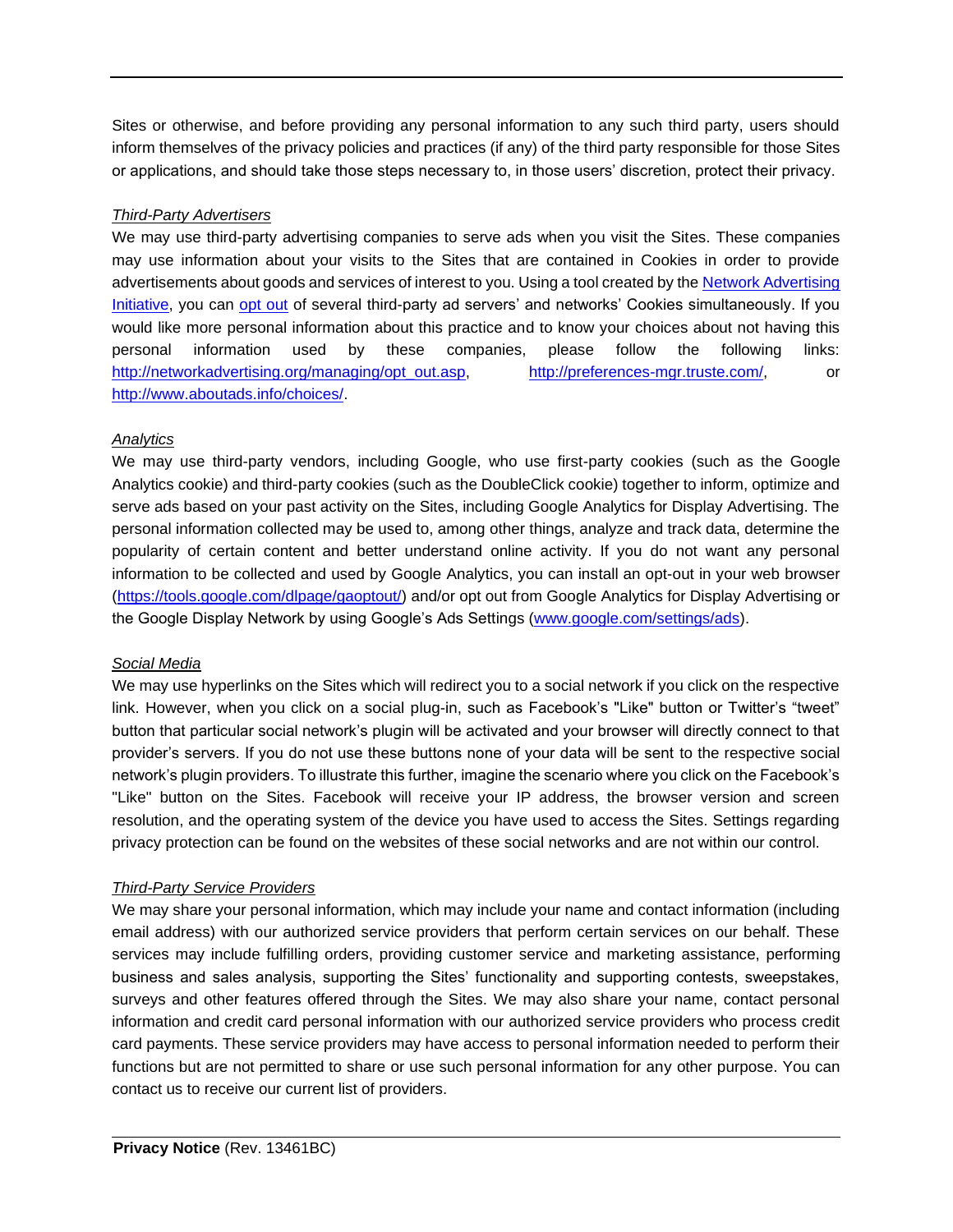If you have opted in to receiving marketing communication from us then Forest Systems, Inc. may provide your personal information to third parties, with your consent, so that those third parties may directly contact you about additional products and services. To cease having your personal information used for marketing communication purposes, you can "opt-out" by clicking on the unsubscribe button found in the footer of our emails

# **5. MOBILE DEVICE ADDITIONAL TERMS**

- **• Mobile Device**. If you use a mobile device to access the Sites or download any of our applications, we may collect device personal information (such as your mobile device ID, model and manufacturer), operating system, version personal information and IP address.
- **• Geo-Location Personal Information**. Unless we have received your prior consent, we do not access or track any location-based personal information from your mobile device at any time while downloading or using our mobile application or our services, except that it may be possible for Forest Systems, Inc. to determine from an IP address the geographic location of your point of connectivity, in which case we may gather and use such general location data.
- **• Push Notifications**. We send you push notifications if you choose to receive them, letting you know when someone has sent you a message or for other service-related matters. If you wish to opt-out from receiving these types of communications, you may turn them off in your device's settings.
- **• Mobile Analytics.** We use mobile analytics software to allow us to better understand the functionality of our mobile software on your phone. This software may record personal information, such as how often you use the application, the events that occur within the application, aggregated usage, performance data and where the application was downloaded from. We do not link the personal information we store within the analytics software to any personal information you submit within the mobile application.

# **6. SECURITY**

We take the security of your personal information seriously and use reasonable electronic, personnel and physical measures to protect it from loss, theft, alteration or misuse. However, please be advised that even the best security measures cannot fully eliminate all risks. We cannot guarantee that only authorized persons will view your personal information. We are not responsible for third-party circumvention of any privacy settings or security measures.

We are dedicated to protect all personal information on the Sites as is necessary. However, you are responsible for maintaining the confidentiality of your personal information by keeping your password and computer/mobile device access confidential. If you have an account with Forest Systems, Inc. and believe someone has gained unauthorized access to it or your account please change your password as soon as possible. If you lose control of your account, you should notify us immediately.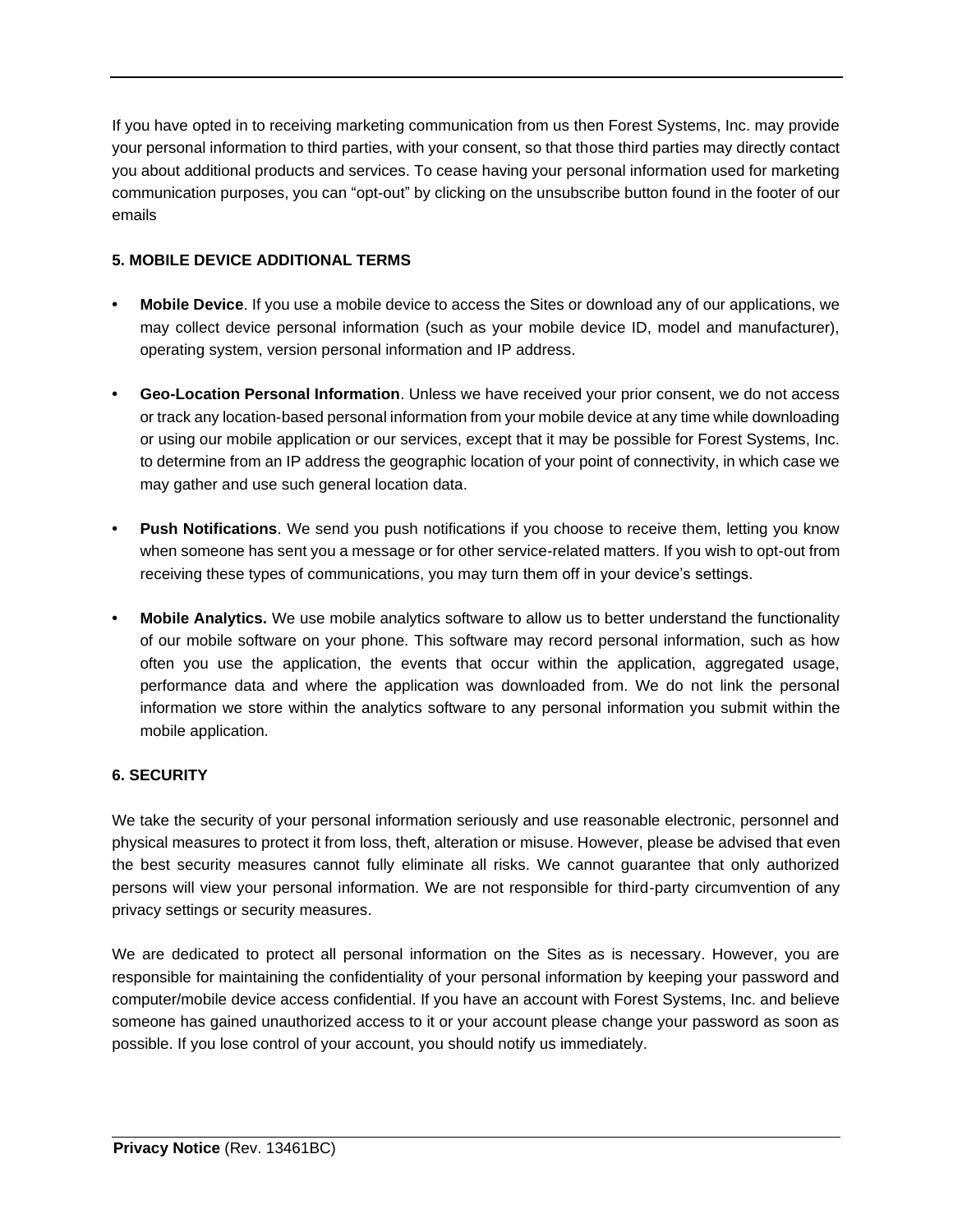## **7. PRIVACY RIGHTS - EU USERS**

If you reside in the European Union (EU), United Kingdom (UK), Switzerland, Norway, Lichtenstein, or Iceland, you have certain data protection rights under your local laws. These rights may include:

- The right to request access and obtain a copy of your personal information
- The right to request edits or erasure of your personal information
- The right to limit the processing of your personal information
- Data portability right (if applicable)
- The right to object to the processing of your personal information

If Forest Systems, Inc. relies on your consent to process your personal information, you have the right to withdraw your consent at any time. However, please note that this will not alter the validity of the processing before its withdrawal.

If you wish to exercise any of the mentioned rights please contact us by email at info@forestsystems.io, or by referring to the contact details at the bottom of this Privacy Notice. Forest Systems, Inc. has 30 days to respond to your request.

If you are not satisfied with Forest Systems, Inc.'s handling of your privacy concerns please note that you have the right to complain to your local data protection supervisory authority.

List of EU supervisory authorities:

[http://ec.europa.eu/justice/data-protection/bodies/authorities/index\\_en.htm.](http://ec.europa.eu/justice/data-protection/bodies/authorities/index_en.htm)

Switzerland supervisory authority: [https://www.edoeb.admin.ch/edoeb/en/home.html.](https://www.edoeb.admin.ch/edoeb/en/home.html)

If you have any questions or comments about your privacy rights, you may email us at: [info@forestsystems.io.](mailto:info@forestsystems.io)

## **8. PRIVACY RIGHTS - CALIFORNIA USERS**

## *Do Not Sell My Personal Information Notice - California Consumer Privacy Act (CCPA)*

Forest Systems, Inc. has not disclosed or sold any personal information to third parties for a business or commercial purpose in the preceding twelve (12) months. Forest Systems, Inc. will not sell personal information in the future belonging to Sites' visitors, users and other consumers.

## *If you are under 18 years of age*

If you have registered account with Forest Systems, Inc., you have the right to request the removal of unwanted personal information that you publicly post on our Sites. To request the removal of such information, please contact us using the contact information provided below. Make sure to include your account's email address and a statement that you reside in California.

### *"Shine the Light Law"*

California Civil Code Section 1798.83, also known as the "Shine The Light" law, permits our users who are California residents to request and obtain from us, once a year and free of charge, personal information about the personal information (if any) we disclosed to third parties for direct marketing purposes in the preceding calendar year. If applicable, this personal information would include a list of the categories of the